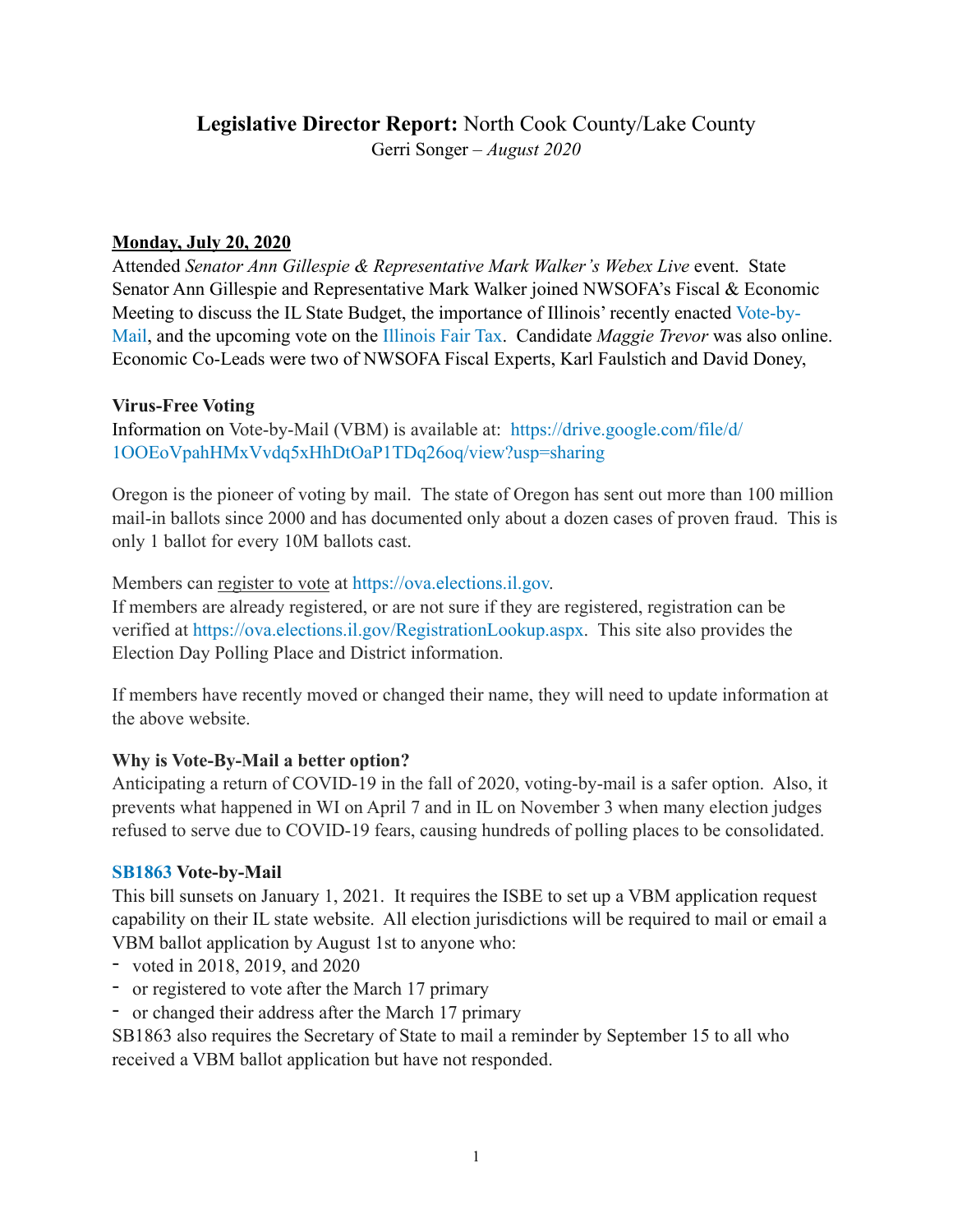If anyone registers for VBM then changes his or her mind, one can bring his or her *ballot* and *envelope* to the precinct to vote in person.

Completed VBM ballots are to be returned by mail (USPS) or at new optional "collection sites" consisting of locked metal poxes placed at a location at the discretion of local election officials.

\* **Using locked boxes at voting centers** is recommended for mailing in ballots to avoid potential USPS problems.

Early voting sites must be open by October 19, 2020 and be open, at a minimum, from 8:30a-7p weekdays and from 9a-5p on weekends and holidays. SB1863 makes election day a holiday for all K-12 public schools, post-secondary institutions governed by the State Universities Civil Service Act, and all government offices excluding the offices of election authorities.

### **Important Dates**

All requests for VBM ballots must be received by the Election Authority by **October 29, 2020**. Ballots will be sent to voters who have requested a VBM ballot starting **September 24, 2020.** Ballots must be postmarked or dropped off at a ballot drop-box (secure collection site) by the end of the day on **November 3, 2020**.

### **VBM can be requested** *now* **at**:

Suburban Cook County -<https://www.cookcountyclerk.com/agency/vote-mail> Chicago BoE -<https://chicagoelections.gov/en/vote-by-mail.html> Lake County -<https://www.lakecountyil.gov//4321/Voting-by-Mail>

## **Want more information?**

IL Senate Dems - <https://www.illinoissenatedemocrats.com> Greater Palatine Area Democrats -<https://www.gpadems.org>

## **The HEROES Act**

Sen. Gillespie and Rep. Walker spoke about T*he Health and Economic Recovery Omnibus Emergency Solutions Act* (HEROES Act), H.R. 6800, a \$3T stimulus package in response to the COVID-19 pandemic. Republicans have stated that it will be "dead on arrival" in the Senate, criticizing the HEROES Act as a "liberal wish list".

For more information about this presentation, contact [karl.faulstich@gmail.com](mailto:karl.faulstich@gmail.com).

## **Wednesday, July 22-24, 2020**

Attended On-line to Offline (*O2O) 3 Day Training* to learn digital tools, tactics, and strategies that enhance on-line communications. Worked with Matt Dowd on new group page, Local1211 Takes Action.